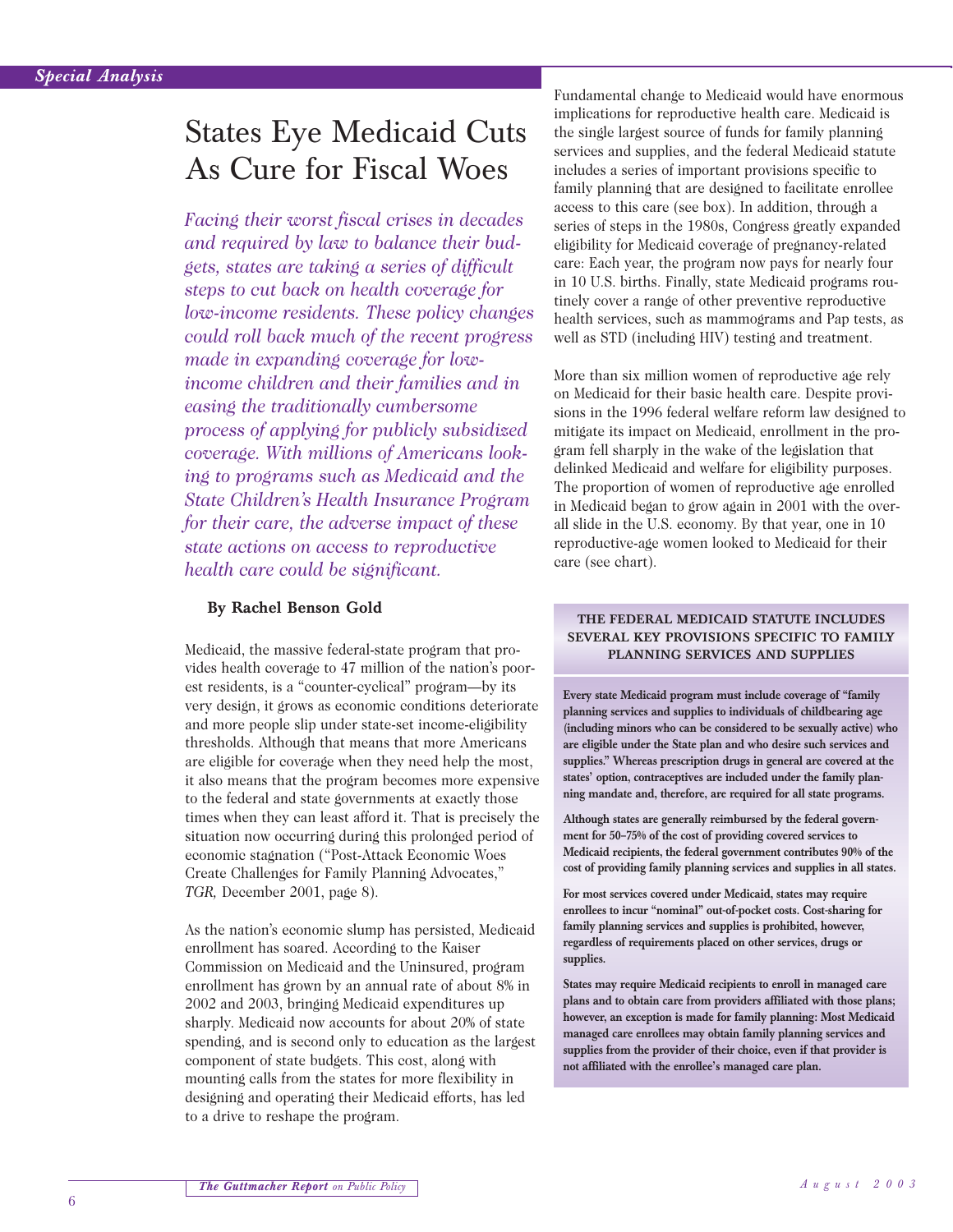## **MEDICAID ENROLLMENT**

*The proportion of women of reproductive age enrolled in Medicaid fell in the years after welfare reform, but increased as economic conditions worsened nationwide.*



*Source:* The Alan Guttmacher Institute, tabluations of data from U.S. Census Bureau Current Population Surveys, 1995-2002. *Note:* Beginning in 2001, the CPS specified that data include SCHIP enrollees.

The State Children's Health Insurance Program (SCHIP), a newer arrival on the scene, was enacted by Congress in 1997 primarily to provide coverage to children in families with incomes up to 200% of the federal poverty line. In the flush years of the late 1990s, several states expanded their programs to include the parents of eligible children as well. In contrast to the openended Medicaid program, states receive a fixed annual federal allotment for SCHIP. The program now covers 5.3 million individuals and is an important source of coverage for enrolled teenagers needing reproductive health services. As initially implemented by the states, SCHIP programs routinely covered basic gynecologic care, screening for STDs and pregnancy testing; almost all covered the full range of the most commonly used contraceptive methods ("Expanding Eligibility and Improving Outreach under CHIP," *TGR,* June 2001, page 6).

#### **Restructuring Medicaid and SCHIP**

Earlier this year, the Bush administration unveiled a proposal to revamp Medicaid by ending the entitlement to care that has been the cornerstone of the program since its inception in the 1960s. Under the entitlement structure, all individuals in a state who meet the program's eligibility requirements are entitled to enroll. States receive reimbursement for a predetermined proportion of their total costs—a flexible system that allows federal funds to increase as enrollment, and therefore cost, increases. In contrast, the administra-

tion's plan would effectively combine Medicaid and SCHIP into a single program and give states a fixed annual allotment for both—an arrangement that would leave states at risk for any costs exceeding the allotment. In exchange, states would be given much greater latitude to determine which benefits would be covered and which populations would be served.

The administration—clearly expecting states to rally around the proposal because of its greatly enhanced flexibility—appeared caught off guard by states' tepid response because of the federal funding cap. Instead of endorsing the plan, the National Governors Association created a task force of 10 governors, equally divided between Democrats and Republicans, to develop recommendations. After meeting several times, the panel disbanded without being able to reach an agreement—a development that seems to have taken much of the wind out of the drive for Medicaid "reform," at least at the moment.

In the interim, Congress did step in and provide some short-term fiscal assistance to the cash-strapped states. As part of the tax-cut legislation this spring, Congress provided \$10 billion to the states in the form of a temporary increase in the proportion of Medicaid costs reimbursed by the federal government.

Although this measure does provide welcome relief, the states are widely acknowledged to be facing their worst fiscal crises since the middle of the last century. And to further compound the problem, states (with the lone exception of Vermont) are prohibited from running deficits and are required by law to balance their budgets. With Medicaid being such an enormous share of state spending, it is a clear target for the increasingly desperate states.

#### **Program Cuts**

As national economic conditions deteriorated in recent years, states first turned for help to the "rainy day" funds they had accumulated during better economic times and to one-time sources, such as revenue available through the states' legal settlement with tobacco companies. But by state fiscal year 2003 (which began in July 2002 for most states), those sources were close to depletion, and states looked to their Medicaid and SCHIP programs for savings. Most often, last year's moves focused on controlling prescription drug costs or adjusting the reimbursement paid to providers, according to an analysis by the Kaiser Commission.

During this year's legislative season, as states moved into their budget cycles for fiscal year 2004, they did so staring at a collective budget shortfall in the neighbor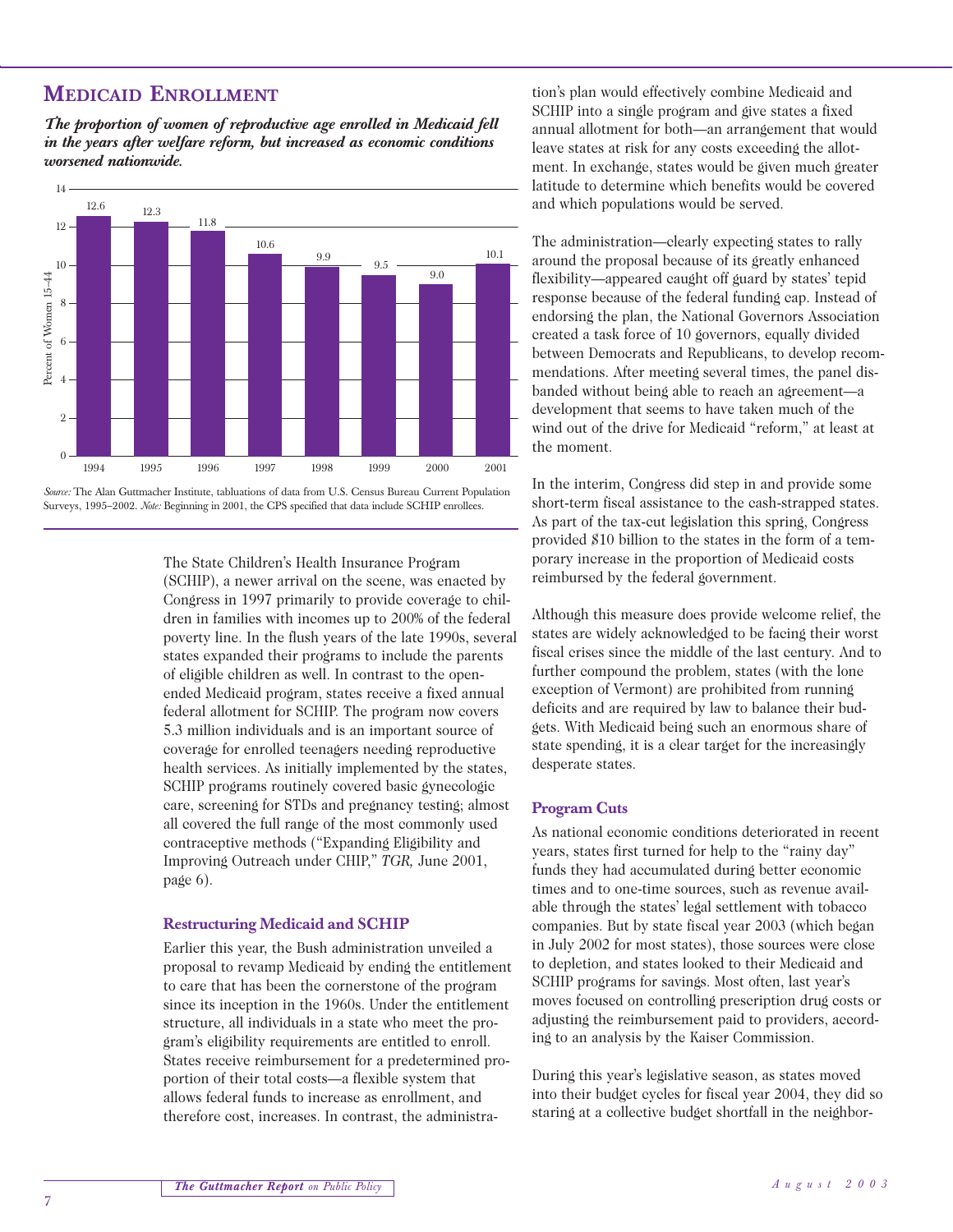hood of \$70 billion. An analysis by the Center on Budget and Policy Priorities of governors' initial budget proposals predicted that the cuts "adopted or proposed in 22 states would lead to the elimination of Medicaid, SCHIP, or related public health insurance coverage for 1.7 million people, if all the proposals are adopted."

Although many of these proposals were rejected outright or modified significantly, and six states were still unable to agree on a budget by the start of their fiscal year, several states enacted deep cuts to their Medicaid and SCHIP programs this spring. The changes that are most likely to affect the degree to which low-income Americans will be able to rely on Medicaid and SCHIP for reproductive health care fall into four major categories: reductions in eligibility, changes in enrollment procedures, cuts in provider reimbursement and limitations on covered benefits. The following outlines some of the measures that have been adopted.

*Eligibility ceilings.* SCHIP has been on the front lines this year, with legislators in both Texas and Missouri attempting, ultimately unsuccessfully, to eliminate the program altogether. Other states have moved to trim eligibility for the program. For example, Alaska scaled back its income eligibility ceiling for SCHIP from 200% of poverty to 175%. Connecticut lowered the income ceiling for parents from 150% of poverty to 100%, although legislation to block implementation of this change has been filed.

## **UNINSURED WOMEN**

25

*After falling for several years, the proportion of women of reproductive age with no health insurance coverage has again begun to climb.*



*Source:* The Alan Guttmacher Institute, tabluations of data from U.S. Census Bureau Current Population Surveys, 1995–2002.

States have also targeted eligibility for Medicaid. For example, Alaska imposed a freeze on its incomeeligibility level for Medicaid, so it will no longer rise with inflation, and reduced the income ceiling for pregnant women from 200% to 175% of poverty. According to a report in the *New York Times,* Texas is reducing Medicaid eligibility for pregnant women from 185% of poverty to 158%.

In addition, at least two states have eliminated some Medicaid coverage for immigrants. When Congress passed welfare reform in 1996, it eliminated federal Medicaid reimbursement for many immigrants. Several states continued to use their own funds to make up at least part of the gap ("Immigrants and Medicaid After Welfare Reform," *TGR,* May 2003, page 6). However, Colorado and Minnesota ended state-funded coverage for immigrants this year, although implementation of the Colorado provision has been blocked by a court order.

*Enrollment procedures.* States have also taken steps to tighten enrollment procedures, effectively turning the clock back on an effort begun in the 1980s to make the process of enrolling in and retaining coverage under Medicaid less daunting. Some of the most severe changes to enrollment are those adopted by Texas in its 2004 budget, which reduced the amount of assets a family could have and still qualify for Medicaid and imposed a 90-day waiting period for enrollment. The state also scaled back the ability of families applying for SCHIP to mail in their applications rather than have an in-person interview.

States such as Minnesota, Texas and Washington eliminated 12 months of so-called continuous Medicaid eligibility, which provides a period of coverage regardless of fluctuations in family income; Connecticut took parallel steps in its SCHIP program. These states are now requiring that income be verified every six months, a move that could result in the removal of large numbers enrollees from coverage.

*Provider reimbursement.* Several states have attempted to freeze or even reduce the amount that Medicaid providers such as hospitals, nursing homes and doctors are reimbursed for care given to Medicaid enrollees. One of the most onerous proposals was in California, which was facing a budget deficit of \$38 billion—an amount greater than the entire annual budget of any other state except New York, according to the *Washington Post.* The budget initially submitted by Gov. Gray Davis (D) included a 15% cut in reimbursement to most health care providers, including family planning clinics, to be phased in over a two-year period. Planned Parenthood Affiliates of California estimated